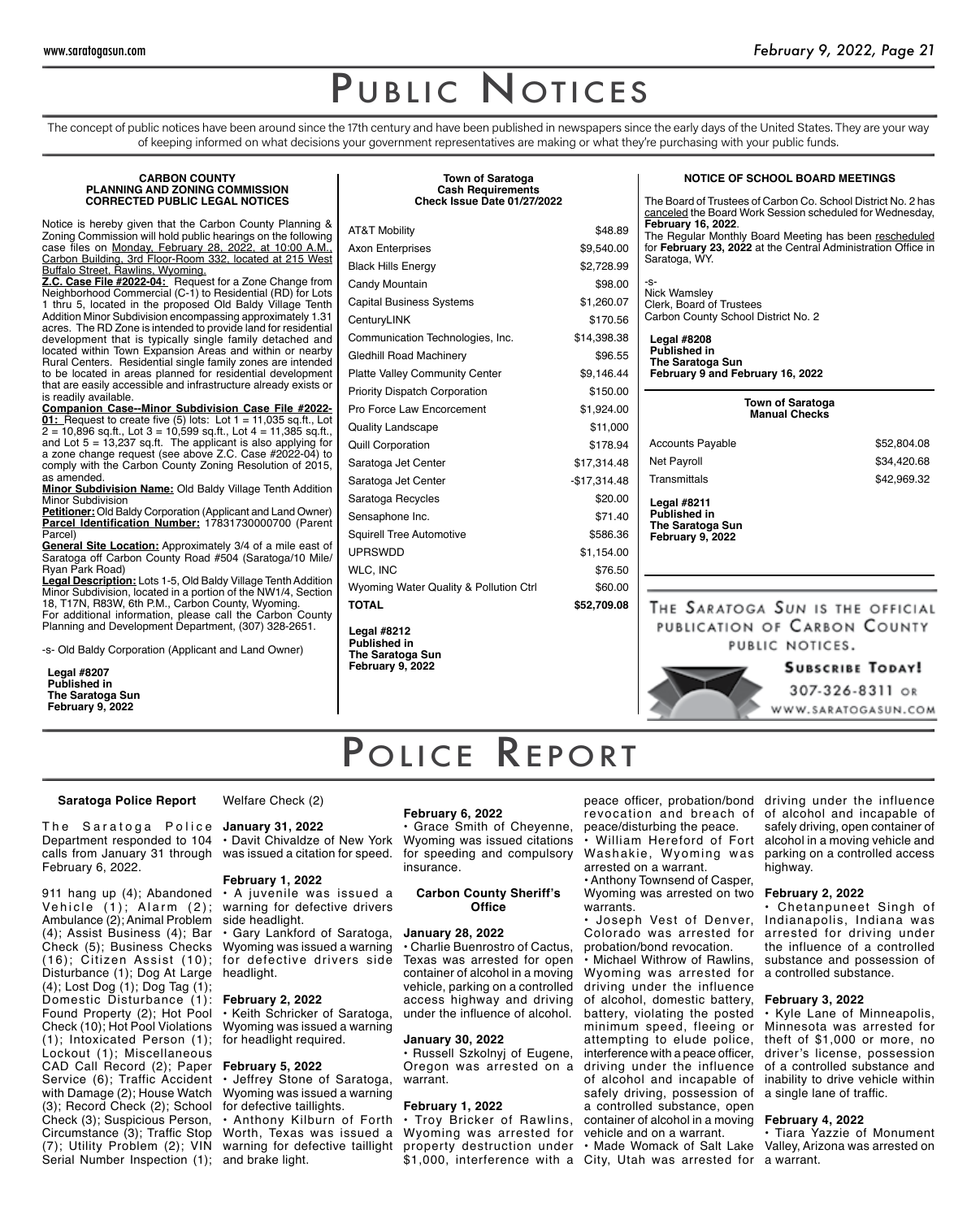The concept of public notices have been around since the 17th century and have been published in newspapers since the early days of the United States. They are your way of keeping informed on what decisions your government representatives are making or what they're purchasing with your public funds.

#### **OFFICIAL MINUTES OF THE BOARD OF CARBON COUNTY COMMISSIONERS REGULAR MEETING Tuesday, January 18, 2022 Carbon Building – Courthouse Annex, Rawlins WY**

A regular meeting of the Board of Carbon County Commissioners (BOCC) commenced Tuesday, January 18, 2022, at 9:00 a.m. at the Carbon Building – Courthouse Annex, Rawlins, WY. Attending the meeting were Chairman, John Johnson, Vice Chairman, Sue Jones, John Espy, Byron Barkhurst and Travis Moore.

Chairman Johnson called the meeting to order at 9:00 a.m. **ADDITIONS / CORRECTIONS**

Chairman Johnson added two items to the agenda for the Dixon Airport.

#### **VOUCHERS**

Commissioner Barkhurst moved to approve payment to Sunrise Sanitation for \$68.00. Commissioner Espy seconded, and the motion carried with all voting for the motion except Commissioner Jones who abstained due to personal conflicts. Commissioner Barkhurst moved to approve January 2022 payroll and benefit expenses of \$1,076,975.62 and insurance claim and premium expenses of \$570,721.86 the main expenditures in the amount of \$604,934.55 for an aggregate total today of \$2,252,700.03. Commissioner Espy seconded, and the motion carried unanimously.

Acme Electric Company, LLC - Patch Panel/Raceways \$2,841.69; Albany County Circuit Court - Filing Fees \$12.00; Alsco, American Linen Division - Shop Towels/Soap/Mats \$59.02; Apex Communications - Maintenance Agreement \$4,033.88; Arca Search - Compass Research Annual Fee \$1,090.00; AT&T Mobility - CCSO MDT Service \$900.54; Baggs, Town Of - Water Services \$33.90; Bank Of Montreal Mastercard - Misc. Charges \$27,554.03; Bartlett, Gwynn Postage Due Reimbursement \$3.14; BI Inc. - Monthly Electronic Monitoring \$1,202.50; Blakeman Propane - Heating Services \$380.16; Bob Barker Company, Inc. - Deodorant \$247.02; Carbon County Fair Board - Rental Fees Oct-Dec 2021 \$3,043.00; Carbon Power & Light Inc - Electric Services \$2,501.02; Carrot-Top Industries, Inc - Pole \$145.63; CDW Government, Inc. - Misc. Supplies \$4,102.19; Charm-Tex, Inc. - Soap \$129.80; Community Resource Center - Agency Dues \$35.00; Cowboy Chemical - Jail Laundry Supplies \$419.10; Cowboy Supply House - Misc. Cleaning Supplies \$1,629.31; DBT Transportation Services LLC - Quarterly Payment \$1,667.44; Dirty Boyz Sanitation, Inc - Trash Services \$1,652.00; Emblem Enterprises, Inc. - Patches \$387.56; Encampment, Town Of - Water Services \$102.00; Encartele - Jail Commissary \$750.00; Fatbeam LLC - Fiber/Internet \$5,259.70; FCI Constructors of WY - Period To 12/31/2021 (50-20-004) \$282,189.60; Fired Up Rescue - Fire Uniforms & Boots \$37,478.30; Grainger - Message Boards \$511.68; Greater WY Big Bros/Sisters - Prevention Services \$5,775.00; Hanna, Town Of - Water Services - \$250.00; Hartshorn, Zachary C - Reimbursement For CPR Cards \$290.00; Herman, Bobbie - Mileage \$27.00; Interior Galore - Carpet & Installation & Vinyl Flooring \$1,626.12; Jeffrey Center Board - Rental Fees Oct-Dec 2021 \$2,500.00; Kaisler, Todd - Mileage \$54.00; KTGA/KBDY - Various Radio Ads and Tower Rent \$540.00; L N Curtis & Sons - Flow Test \$1,995.00; Lally, Brian J. - Postage Reimbursement \$7.95; McCarthy, David P.C - Legal Services \$1,260.00; Medicine Bow, Town Of - Water Services \$200.00; Memorial Hospital of Carbon County - Lab Fees/ Emergency Detentions \$52,577.61; Mercedes Transcription, Inc - Transcription Reports \$93.39; Merseal Law, LLC - Legal Services \$3,120.00; Mike's Lock & Key - Key Replacement \$192.82; Motorola Solutions - Radio \$4,064.30; Mountain Alarm - Monthly Monitoring Services \$42.90; MPM Corp / Evergreen Disposal - Trash Services \$130.00; Muni Metrix Systems Corporation - Image Silo Annual Fee \$815.80; Norco, Inc. - Cylinder Rent Dec./Misc. Supplies \$854.72; Olde Trading Post - Fuel \$95.86; O'Reilly Auto Parts - Misc. Parts \$555.60; R.P Lumber Company, Inc. - Misc. Supplies \$305.59; Rawlins Automotive - Misc. Parts \$1,930.52; Rawlins Hardware - Misc. Supplies \$261.56; Rawlins, City Of - Water Services \$2,121.60; Ready, Justin - Mileage \$48.00; Ricoh USA Inc - It Copiers \$1,475.50; Rocky Mountain Power - Electric Services \$15,270.79; Rocky's Quik Stop - Fuel \$371.51; Saratoga Auto Parts, Inc. - Tube/Coupling/Hose \$48.45; Saratoga Sun Subscription Renewal and Legal Ads \$456.50; Saratoga, Town Of - Water Services \$59.00; Schilling & Winn Pc - Legal Services \$6,208.80; Snake River Press - Misc. Ads \$168.00; SNF, Inc - Fire Truck Graphics \$775.00; Spaulding, Dawnette - Mileage \$112.00; Stinker Stores, Inc. - Fuel \$12,714.55; Summit Food Service - Jail Meals \$3,605.72; Sunrise Sanitation Service, LLC. - Trash Services \$68.00; Swanson

Services Corporation - Jail Commissary \$2,186.48; T.W. Enterprises, Inc. - Oil/Oil Filter/Battery \$1,627.91; Thomson Reuters-West Pymt. Center - Sheriff Dues & Subscriptions \$832.34; Tin Boy Garage - Diesel Additive/Wiper Nozzle \$203.36; T-O Engineers - DWX Master Plan & Beacon Repair \$2,459.65; Tyler Technologies, Inc - Web Hosting Internet \$275.63; U S Postmaster-Rawlins - Po Box 754 2022 \$62.00; US Imaging - Digitizing Records \$23,702.80; Valley Oil Company - Fuel \$3,667.62; Wex Bank - Fuel \$547.93; Winters Griffith Architects - Construction Admin Phase \$41,924.00; WLC Engineering - Survey CR 710 & CR 351 \$9,430.15; WY Behavioral Institute - Emergency Detentions \$9,802.00; WY Dept Of Fire Prev. & Elect. - Essentials Of Firefighting \$1,010.81; WY Dept Of Transportation - Title Stock \$1,514.04; WY Machinery Company - Misc. Supplies \$1,065.03; WY Retirement System - Dec Vol Fire Retirement 25.00; Wyoming Disposal Systems - Trash Services \$435.43 **CONSENT AGENDA** 

Commissioner Espy moved to approve the consent agenda noting any item could be removed for separate action. The consent agenda includes the January 4, 2022, regular meeting minutes; January 12, 2022, special meeting minutes, monthly receipts from Carbon County Clerk in the amount of 16,546.00, bonds for Randy Arnold, Treasurer for Saratoga, Encampment, Rawlins Conservation District in the amount of \$100,000.00; Robert Davis, Treasurer for Little Snake River Conservation District, in the amount of \$10,000.00; John Hansen, Treasurer for Predator Management District Board, in the amount of \$10,000.00; Kenzie Strauch, Trustee for Medicine Bow Rural Health Care District, in the amount of \$5,000.00; and Judy Ann Redding, Trustee for Medicine Bow Rural Health Care District, in the amount of \$5,000.00. Commissioner Moore seconded, and the motion carried unanimously.

# **ELECTED OFFICIALS & DEPARTMENT HEADS**

# **Emergency Management**

Commissioner Moore moved to reject all emergency management vehicle bids. Commissioner Jones seconded, and the motion carried unanimously.

Commissioner Espy moved to waive the procurement policy due to the difficulty of delivery of a new vehicle and allow the Emergency Manager to search for a vehicle on a lot that is readily available to purchase with grant funds that expire in September 2022 and purchase subject to approval of Commissioner Barkhurst. Commissioner Barkhurst seconded, and the motion carried unanimously.

#### **Fire**

Commissioner Moore moved to approve the Chairman's signature on the Memorandum of Understanding with the Town of Sinclair for fire services after approval by Fire Warden John Rutherford. Commissioner Espy seconded, and the motion carried unanimously.

#### **Planning and Development**

Commissioner Espy moved to approve the Chairman's signature on the letter to the Bureau of Land Management regarding the Greater Sage-Grouse Conservation cooperating agency status. Commissioner Moore seconded, and the motion carried unanimously.

#### **Clerk**

Commissioner Espy moved to reject the application from Eric McAllister for the Baggs Solid Waste Disposal District on the grounds of potential nepotism and readvertise. Commissioner Barkhurst seconded, and the motion carried unanimously. Commissioner Jones moved to approve the any commissioner's signature on the Memorandum of Understanding for the Rock Creek Impact Assistance Program. Commissioner Barkhurst seconded, and the motion carried unanimously.

#### **COMMISSIONERS**

Commissioner Barkhurst moved to approve Resolution No. 2022-04 – A Resolution of the Board of Carbon County Commissioner's Declaring Carbon County as a Constitutional Republic. Commissioner Espy seconded, and the motion carried unanimously.

Commissioner Jones moved to approve the Chairman's signature on Work Order 22-01 for the Dixon Airport Fence Relocation Project in an amount of \$206,158.39. Commissioner Espy seconded, and Commissioner Jones noted the county's cost is 10% of the estimated cost. The motion carried unanimously.

Commissioner Jones moved to approve the Chairman's signature on Work Order 22-02 for the Dixon Airport Pavement Maintenance Project in an amount of \$57,807.25. Commissioner Espy seconded, and the motion carried unanimously.

Commissioner Jones moved to authorize the Chairman's signature on the Certificate of State Grant-in-Aid for the AWOS repair in the amount of \$2,874.00 state funds and \$719.00

county funds noting it will be signed electronically. Commissioner Espy seconded, and the motion carried unanimously.

# **BUDGET AMENDMENT – PUBLIC HEARING**

Chairman Johnson opened a public hearing at 10:50 a.m. to hear about a proposed Budget Amendment to departmental budgets for Fiscal Year 2022 and Clerk Bartlett noted the hearing was advertised in the Saratoga Sun on January 12. Gwynn reported the following departments need amended: County Attorney, Road and Bridge and Reserves. The County Attorney budget is to cover salary for the juvenile agent and Road & Bridge is to correct an error in the original budget that the clerk inadvertently left an amount out. The funds come from reserves which reduces that total budget. In addition, the library budget needs amended to reflect a grant they received and authorize its expense.

Chairman Johnson called for comments for or against the amendment. There being none, he closed the hearing at 10:54 a.m.

Commissioner Jones moved to adopt Resolution 2022-05 FY 2022 Budget Amendment Number One for departmental budgets. Commissioner Barkhurst seconded, and the motion carried unanimously.

#### **COMMISSIONERS**

Commissioner Espy moved to not object to Case 22-02-1, a letter from the City of Rawlins outlining a request from the Bureau of Land Management request to rezone land in Rawlins for seasonal housing. Commissioner Moore seconded, and the motion carried unanimously.

#### **EXECUTIVE SESSION**

Commissioner Espy moved to go into executive session at 10:58 a.m. with Clerk Bartlett and Ashley Mayfield Davis to discuss personnel, potential litigation and other matters considered confidential by law. Commissioner Moore seconded, and the motion carried unanimously.

Commissioner Espy moved to come out of executive session at 11:41 a.m. noting no action was taken and that the minutes be signed and sealed. Commissioner Moore seconded, and the motion carried unanimously. **FAIR BOARD**

#### Commissioner Espy moved to waive the procurement policy due to the difficulty of delivery of a new tractor and authorize the purchase of a 69-horsepower tractor and accessories from Shively Hardware for use at the Fairgrounds in the amount of \$64,000.00 to be paid from Chokecherry. Commissioner Jones seconded, and Commissioner Barkhurst added that he likes buying the tractor locally noting it could also be serviced locally. The motion caried unanimously.

#### **PUBLIC HEARING CONTINUATION AND PLANNING AND ZONING JOINT WORK SESSION - C.U.W. Case File#2021- 02 - "Foote Creek Wind Energy Project"**

Chairman Johnson opened a public hearing at 1:30 p.m. to hear Planning & Zoning file C.U.W. Case File #2021-02 – Foote Creek North Wind Energy Project.

Commissioner Espy moved to untable Planning & Zoning file C.U.W. Case File #2021-02 – Foote Creek North Wind Energy Project. Commissioner Moore seconded, and the motion carried unanimously.

Chairman Johnson closed the hearing was closed at 1:41 p.m. Commissioner Espy moved that based on the recommendation of the Planning & Zoning Commission and staff to approve and authorize any Commissioner to sign Resolution No. 2022- 06, A Resolution of the Board of County Commissioners of Carbon County, Wyoming adopting the recommendation of the Carbon County Planning and Zoning Commission C.U.W. Case File #2021-02 – Foote Creek North Wind Energy Project. PacifiCorp and various landowners request for a Conditional Use Permit for a Commercial Wind Energy Facility in the Ranching, Agriculture and Mining (RAM) Zone. Commissioner Moore seconded, and the motion carried unanimously.

# **EXECUTIVE SESSION**

Commissioner Espy moved to go into executive session at 3:29 p.m. with Clerk Bartlett and Ashley Mayfield Davis to discuss personnel, potential litigation and other matters considered confidential by law. Commissioner Moore seconded, and the motion carried unanimously.

Commissioner Espy moved to come out of executive session at 3:34 p.m. noting no action was taken and that the minutes be signed and sealed. Commissioner Moore seconded, and the motion carried unanimously.

# **COMMISSIONERS**

Commissioner Moore moved to authorize Commissioner Espy to sign an offer. Commissioner Barkhurst seconded, and the motion carried unanimously.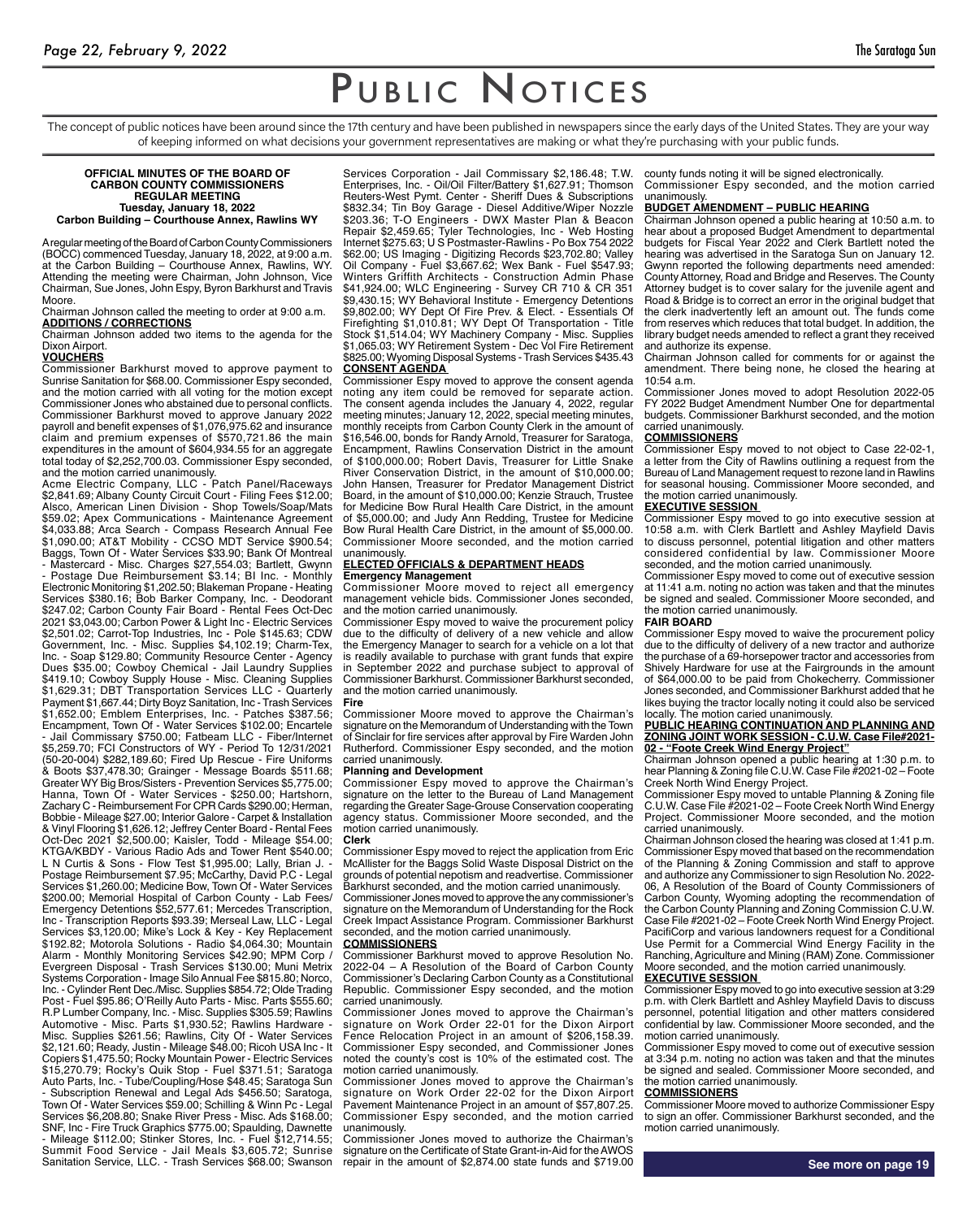The concept of public notices have been around since the 17th century and have been published in newspapers since the early days of the United States. They are your way of keeping informed on what decisions your government representatives are making or what they're purchasing with your public funds.

# **ADJOURNMENT**

Commissioner Espy moved to adjourn the meeting at 3:36 p.m. Commissioner Moore seconded, and the motion carried unanimously.

A regular meeting of this Board will be held February 15, 2022, at 9:00 a.m., at the Carbon Building-Courthouse Annex, located at 215 West Buffalo, Room 240A, Rawlins, WY. The public is invited to attend, or you can listen online at the website listed below. To get on the agenda, call the Clerk's Office by the Thursday before the meeting. Per Wyo. Stat. §18-3-516(f), access to county information can be obtained at or by calling the Clerk's Office at (307) 328-2668 or 1-800-250-9812.

-s- Gwynn G. Bartlett, Carbon County Clerk

Approved this 1st day of February 2022 BOARD OF COUNTY COMMISSIONERS CARBON COUNTY, WYOMING

-s- Willing John Johnson, Chairman

**Legal #8206 Published in The Saratoga Sun February 9, 2022**

# **REQUEST FOR BIDS**

Sealed bids are being requested by the Board of Carbon County Commissioners (BOCCC), for the acquisition of the following: **Supply, Haul & Apply Water & Magnesium Chloride to 91 miles of graveled portions to County Roads 701, 291, 340, 605N and 500**.

These five roads will need to be watered prior to magnesium chloride. The project will require one (1) application of magnesium chloride (30%) applied at ½ gallon per square yard 24' wide to approximately 91 miles. Detailed specifications will be given in bidders package. We ask that you please bid this project at cost per mile. Contractors are responsible for all traffic control, signage, watering & equipment. Contractors must follow all local, state, and federal laws, including Title 48: Federal Acquisition Regulations System. Contractors will be required to be fully bonded for the project.

**The project needs to be bid to follow all federal regulations and wage compliances. No bids will be accepted without requesting and obtaining bidder package.**

**Please bid project out at cost per mile.** For additional information contact Kandis Fritz at Carbon County Road & Bridge.: (307) 324-9555 or email kandisfritz@ carbonwy.com No Bids will be accepted unless you have requested and received a bid package from the Road & Bridge office.

Mail sealed bids to PO Box 487, Rawlins, WY 82301, or hand deliver bids to 1016 West Hugus Street, Rawlins, WY. All sealed bids must be received no later than **4:00p.m., Monday, March 14th, 2022**. The bids will be opened at the Carbon County Commissioners meeting on **Tuesday, March 15th, 2022**. .

The County reserves the right to reject any and all bids or to accept any bid, which in its sole and absolute judgment, shall under all circumstances, best serve the County's interest. No bids will be considered which are received after the scheduled time, and any bid so received after the scheduled time will be returned to the bidder unopened. The County reserves the right to waive any and all formalities of any bid.

Please indicate on the lower left-hand corner of the envelope "Sealed Bid" CMAQ.

-s- Kandis Fritz, Road & Bridge Coordinator

**Legal #8213 Published in The Saratoga Sun February 9, 16, 23, March 2 and March 9, 2022**

> **Find out what's for bid.** *Read it in the*  **Sun's Public Notices!**

### **INVITATION TO BID**

Notice is hereby given that the Town of Saratoga (hereinafter called Owner) will receive sealed Bids for the **Saratoga Water Meter and AMI Replacement Project – Installation Contract**  in Saratoga, Wyoming, in accordance with the Bidding Documents. The Town of Saratoga Wyoming is soliciting bids for Installation of cold-water meters, PRV's, electronic meter interface, cable, mobile transceiver. Work is scheduled be completed in the Spring (March – May) 2022.

Bids will be received by the Owner until **5:00 PM Local Time, on the 17th day of February, 2022**, at Saratoga Town Hall, 110 E. Spring Ave, P.O. Box 486, Saratoga, WY 82331. Bids will be publicly opened immediately thereafter.

Bid will be developed as per the Instructions to bidders document.

The Owner may reject any and all Bids and reserves the right to waive minor irregularities in any Bid.

Each Bid must be accompanied by a Bid Bond payable to the Owner for 5% of the total amount of the Bid, to be forfeited to the Owner as liquidated damages if the Bidder is awarded the Contract and fails to enter into an Agreement with the Owner within thirty (30) days from his notification.

All Bids shall remain open for sixty (60) days after the day of the Bid opening.

The successful Bidder shall furnish the services specified and furnish Performance and Payment Bonds in the amount of 100% of the contract price with a corporate surety approved by the Owner.

The bidder shall guarantee all materials and equipment furnished and work performed for a period of one year from the date of installation. The Performance Bond shall remain in full force and in effect through the guarantee period.

The Notice to Proceed may be issued within five (5) days of the contract execution for the Saratoga Water Meter and AMI Replacement Project – Installation Contract. If the Notice to Proceed has not been issued within a ninety (90) day period of the effective date of the Notice of Award or within any

#### **NOTICE OF ACCEPTANCE AND FINAL PAYMENT**

Notice is hereby given that Carbon County Road & Bridge has accepted as substantially complete according to plans, specifications and rules governing the same, the work performed under that certain contract dated October 19, 2021 between Carbon County Road & Bridge, the Owner, and Rocky Mountain Sand & Gravel, LLC, the Contractor, for the **CARBON COUNTY ROAD 15 CULVERT REPLACEMENT PROJECT**, Carbon County, Wyoming, and the Contractor is entitled to final payment upon completion of the punch list, provided to the contractor and the County, is completed as weather permits, therefore; Owner will cause said Contractor to be paid all but \$5,000.00 due under said contract and the full amount upon completion of the punch list items, on or after **February 23, 2022**.

All persons having claims for labor and material furnished the Contractor shall present them to Carbon County Road & Bridge prior to the date specified for final payment.

Carbon County Road & Bridge 1016 W. Hugus Street Rawlins, WY 82301

-s- Kandis Fritz, Carbon County Road & Bridge Superintendent

**Legal #8187 Published in The Saratoga Sun January 19, January 26 and February 9, 2022**

*What projects are completed?* **Find out by reading your public notices!** mutually acceptable extension thereof, the bidder or Owner may terminate the Agreement on written notice to the other party, and in such case, there shall be no liability under the Agreement or otherwise on the part of either party. Work is scheduled to be completed in March through May of 2022.

The contract for the project will be awarded to the lowest Bidder who has met the minimum requirements set forth in Section 3, Instructions to Bidders, Exhibit A of the Procurement Agreement and who is determined to be qualified and responsible in the sole discretion of the governing body.

Pursuant to W.S. 16-6-106, "preference is hereby given to materials, supplies, agricultural products, equipment, machinery and provisions produced, manufactured, supplied or grown in Wyoming, or supplied by a resident of the state, quality being equal to articles offered by the competitors outside of the state".

A pre-bid conference (site tour) will be held for this project on **February 10th at 10:00 AM** local time at the Saratoga Town Hall, 110 E. Spring Ave, Saratoga Wyoming. If inclement weather results in road closures or unsafe driving conditions the day of the pre bid site tour, the pre bid site tour will be rescheduled as soon as weather and road conditions allow. This will be conveyed to all bid package holders in an addendum.

The Contract Documents may be examined at the Saratoga Town Hall, 110 E. Spring Ave., Saratoga, Wyoming 82331.

Copies of the Contract Documents may be obtained at the office of at Saratoga Town Hall, 110 E. Spring Ave, P.O. Box 486, Saratoga, WY 82331.

Project start date will be in March weather permitting with the work completed on or before **May 27, 2022**.

Town of Saratoga

-s- Mayor Creed James

**Legal #8205 Published in The Saratoga Sun February 2 and February 9, 2022**

#### **NOTICE OF APPLICATION FOR RENEWAL OF RETAIL LIQUOR LICENSES AND RESTAURANT LIQUOR LICENSE**

**NOTICE IS HEREBY GIVEN** that the applicants whose names are set forth below will file applications for transfer of their Retail Liquor Licenses in the Office of the Town of Saratoga Clerk, Saratoga, County of Carbon, Wyoming. The names of said applicants and the description of the place or premise which the applicant desires to use as the place of sale are set forth as follows:

> RETAIL LIQUOR LICENSE SCOTT & MICHELLE LLC SCOTT & MICHELLE MCILVAINE 110 E BRIDGE AVE SARATOGA, WY 82331 LAZY RIVER CANTINA

Protests if any against the issuance of any of these licenses will be heard at a public hearing to be held **Tuesday, February 15, 2022 at 5:45pm**, in the Council Chambers, Town of Saratoga.

**Legal #8203 Published in The Saratoga Sun February 2 and February 9, 2022**

**Keep up with what your local governments**  *are up to. Read the minutes in the public*  **notices!**